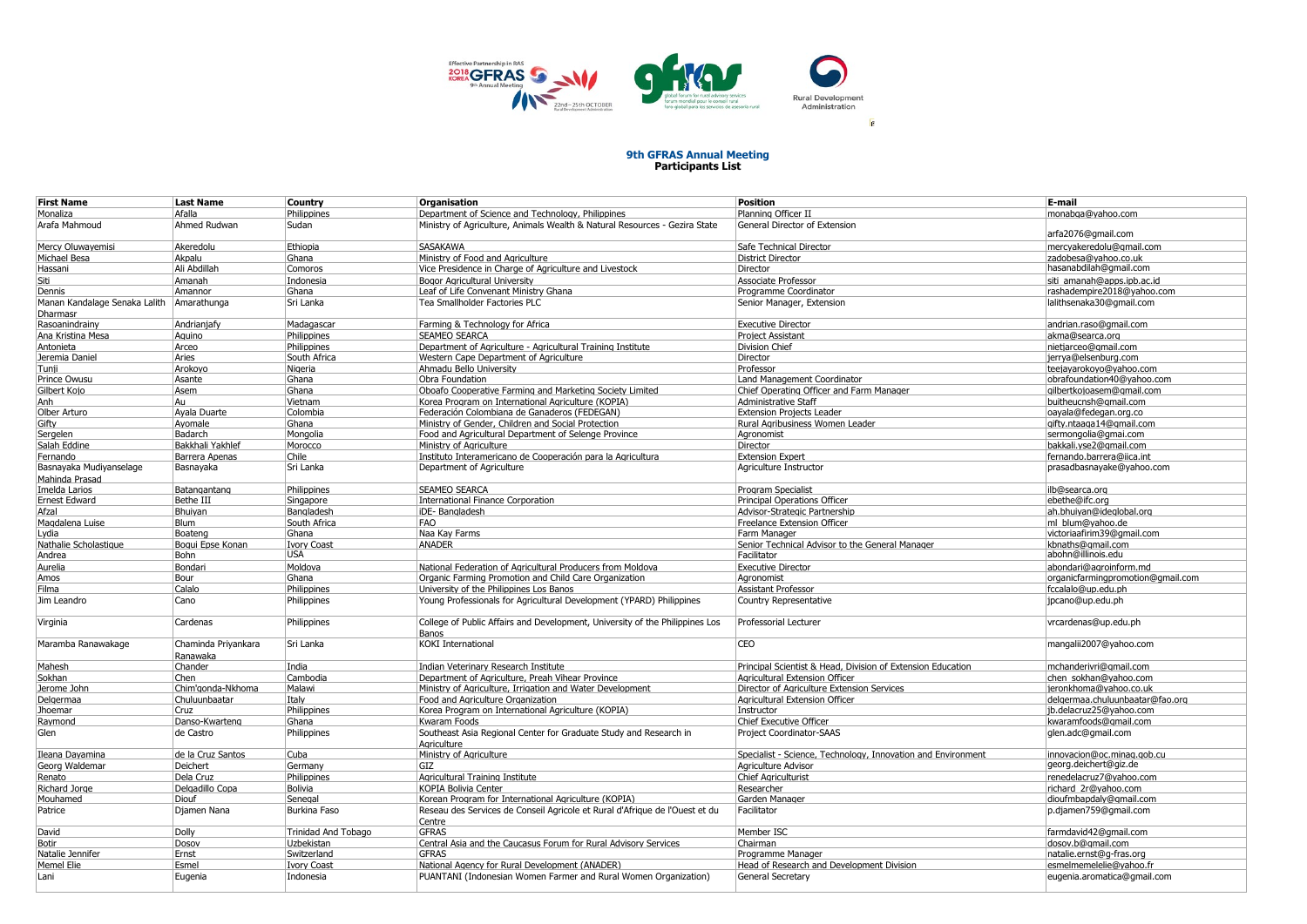| Epsi                          | Euriga            | Indonesia          | Yogyakarta Extension Agriculture College, Ministry of Agriculture of Indonesia Staff Member |                                                                      | epsieuriga@gmail.com                   |
|-------------------------------|-------------------|--------------------|---------------------------------------------------------------------------------------------|----------------------------------------------------------------------|----------------------------------------|
| Pamela                        | Fadhilah          | Indonesia          | Ministry of Agriculture                                                                     | Agriculture Extension Officer                                        | pamela.fadhilah@gmail.com              |
| Rufan                         | Fatawo            | Ghana              | <b>Crystal Galaxy College</b>                                                               | Student                                                              | rfatawo17@qmail.com                    |
| Guy                           | Faure             | France             | Centre de Cooperation Internationale en Recherche Agronomique                               | Director of the Innovation Research Unit                             | quy.faure@cirad.fr                     |
| Felix                         | Fellmann          | China              | SDC.                                                                                        | <b>Head of Cooperation</b>                                           | felix.fellmann@eda.admin.ch            |
| Elenoa                        | Fuli              | Fiji               | Pacific Community                                                                           | <b>Research Assistant</b>                                            | elenoat@spc.int                        |
| Greta Gallo                   | Gabinete          | Philippines        | West Visayas State University                                                               | Professor VI                                                         | qabinetegreta@yahoo.com                |
| <b>Bertha Cecilia</b>         | Garcia Cienfuegos | Peru               | National University of Tumbes                                                               | Titular Researcher                                                   | ingcgc@gmail.com                       |
| Kidist Girma                  | Gebregiorgis      | Ethiopia           | Korea Program on International Agriculture (KOPIA)                                          | Administrator                                                        | kidut01@qmail.com                      |
| Gonchigsuren                  | Gomboo            | Mongolia           | Food and Agriculture Department of Khovd Province                                           | Senior Officer                                                       | gonchig72@yahoo.com                    |
| Tizie                         | Gustave Yobo      | <b>Ivory Coast</b> | Agence Nationale d'Appui au Dèveloppement Rural                                             | Deputy National Coordinator of Horticultural Industries              | qustavetizie@qmail.com                 |
| Glenville                     | Hall              | Jamaica            | Rural Agricultural Development Authority                                                    | Zonal Director                                                       | glenvillek@hotmail.com                 |
| Abdul-Razak                   | Hamidu            | Ghana              | Kwaram Foods                                                                                | <b>Project Manager</b>                                               | kwaramfoods@qmail.con                  |
| Mekuiko Watsop                | Hippolyte         | Cameroon           | Mission Africaine pour l'agro Alimentaire                                                   | Consultant                                                           | handi.village@vahoo.fr                 |
| <b>Ouazi Afzal</b>            | Hossair           | Bangladesh         | Department of Agricultural Extension                                                        | Deputy Director                                                      | peacebeonthee@vahoo.com                |
| Sopor                         | Hou               | Cambodia           | Ministry of Agriculture Forestry and Fisheries (MAFF)                                       | Vice Chief of Office                                                 | housopor@yahoo.com                     |
|                               | Huo               | China              | Swiss Agency for Development and Cooperation                                                | Program Officer                                                      | li.huo@eda.admin.ch                    |
| Mohammed Bello                | Iliyasu           | Nigeria            | Ministry of Niger Delta Affairs, Nigeria                                                    | Head of Agricultural Training & Support Services                     | mbnigerdelta@gmail.com                 |
| Abdul-Basit                   | Jawula            | Ghana              | Naa Kav Farms                                                                               | Farmer                                                               | victoriaafirim39@qmail.com             |
| Xiangping                     | Jia               | China              | Rural Innovation Centre for Knowledge and Investment                                        | Professor                                                            | jia.xiangping@outlook.com              |
| Jussi Ilmari                  | Juhola            | Finland            | Association of ProAgria Centers                                                             | Director of International Relations                                  | jussi.juhola@proagria.fi               |
| Kinaai                        | Kairo             | Kiribati           | Ministry of Agriculture                                                                     | Director                                                             | dald@melad.gov.ki                      |
| Louis-Marie                   | Kakdeu            | Cameroor           | Cameroon Forum for Agricultural Advisory Services                                           | Chairman                                                             | kakdeu@vahoo.fr                        |
| Kiringai                      | Kamau             | Kenya              | Programme for Agricultural Capacity Development in Africa (P4ACAD Africa)                   | <b>Executive Director</b>                                            | kiringai@vacidafrica.or.ke             |
| Marv Wairimu                  | Kamau             | Kenva              | <b>AFAAS</b>                                                                                | <b>Board Chair</b>                                                   | mnienga08@vahoo.com                    |
| Asare                         | Kevin Paakay      | Ghana              | Oboafo Cooperative Farming and Marketing Society Limited                                    | CEO & Chairman                                                       | oboafocoopsociety@qmail.com            |
| Shovkat                       | Khodjaev          | Uzbekistan         | <b>International Water Management Institute</b>                                             | Consultant                                                           | xodjayev.shovkat@gmail.com             |
| Narkul                        | Khushmotov        | Uzbekistar         | Uzbek Scientific and Production Center of Agriculture                                       | Researcher                                                           | n.hushmatov@mail.ru                    |
| Kumudu Priyadarshani Perera   | Kopiyawattage     | Sri Lanka          | Rajarata University of Sri Lanka                                                            | Lecturer                                                             | kumudupdn@qmail.com                    |
| Kannika                       | Kunakul           | Thailand           | Department of Agriculture, Thailand                                                         | Policy and Plan Analyst                                              | kunakul20@hotmail.com                  |
| Kate                          | Kuo               | <b>USA</b>         | Program Officer, Agricultural Development Program                                           | The Bill & Melinda Gates Foundation                                  | Kate.Kuo@gatesfoundation.org           |
| Nur Saechar                   | Kurnia            | Indonesia          | Directorate General of Horticulture                                                         | Head of Division of Data and Institutional of Pest and Plant Disease | kurnianur03@yahoo.com                  |
| Bismark                       | Kwakye            | Ghana              | Alliance of Young African Farmers                                                           | Agronomist                                                           | allianceyongafricanfarmers44@yahoo.com |
| Αli                           | Kwame             | Ghana              | Naa Kav Farms                                                                               | Farmer                                                               | victoriaafirim39@gmail.com             |
| Sonny                         | Lameta            | Samoa              | University of the South Pacific, School of Agriculture, Samoa Campus                        | Lecturer                                                             | sonny.lameta@samoa.usp.ac.fj           |
| Rashad                        | Lampo             | Ghana              | Leaf of Life Convenant Ministry Ghana                                                       | Chief Executive Officer                                              | rashadempire2018@yahoo.com             |
| Nancy Marzo                   | Landicho          | Philippines        | SEAMEO SEARCA                                                                               | Program Specialist                                                   | nml@searca.org                         |
| Noah Kwam                     | Lanyoh            | Ghana              | CSIR/RDA                                                                                    | Senior Technical Officer                                             | noah.lanyon@gmail.com                  |
| Julian Alviar                 | Lapitan           | Philippines        | HOLPFI & Laguna State Polytechnic University (LSPU)                                         | <b>Board Member</b>                                                  | jalapitan@gmail.com                    |
| Nina                          | Lehmann           | Israel             | Ministry of Agriculture and Rural Development                                               | Overseas Training Manager                                            | ninal@moag.gov.il                      |
| Samson Eshetu                 | Lemma             | Ethiopia           | AFAAS/ICRA                                                                                  | Consultant                                                           | eshetusamson@qmail.com                 |
| Marilyn                       | Lilagan           | Philippines        | Local Government Unit of Balungao, Pangasinan                                               | Agriculturist II                                                     | lilaganmarilyn@yahoo.com               |
| Zaw                           | Lin               | Myanmar            | Department of Agriculture                                                                   | <b>Assistant Director</b>                                            | zw.lin1@gmail.com                      |
| Edgars                        | Linde             | Latvia             | Latvian Rural Advisory and Training Centre                                                  | <b>Board Member</b>                                                  | edgars.linde@llkc.lv                   |
| Tozamile                      | Lukhalo           | South Africa       | Ministry of Agriculture, Forestry & Fisheries                                               | Director                                                             | tozamile.lukhalo24@gmail.com           |
| Pius                          | Lutakome          | Uganda             | World Agroforestry Centre                                                                   | Dissemination Facilitator / Team Builder                             | plutakome@gmail.com                    |
| Dougdje                       | Mahama            | Cameroon           | MINADER/DOPA/SDVA                                                                           | Sub-Director of Agricultural Extension                               | dougdjemahama2001@yahoo.fr             |
| Amira El Sayed Abdalla        | Mahmoud           | Eqypt              | Ashhad NGO                                                                                  | Sustainable Development Officer                                      | amiro mero@yahoo.com                   |
| Thanh Luan                    | Mai               | Vietnam            | Maize Research Institute of Vietnam                                                         | <b>Vice Director</b>                                                 | maithanhluan.hau1@gmail.com            |
| Norsida                       | Man               | Malaysia           | Universiti Putra Malaysia (UPM)                                                             | Lecturer                                                             | norupi45@yahoo.com                     |
| Paryoto                       | Marto Supono      | Indonesia          | Pest and Plant Disease Laboratory                                                           | Head of Pest and Plant Disease Laboratory                            | paryoto37@qmail.com                    |
| Mona Ben                      | Matiwane          | South Africa       | Department of Agriculture, North West Province, South Africa                                | Director                                                             | mbmatiwane@nwpg.gov.za                 |
|                               | Mbaya             | Zimbabwe           | <b>KOPIA</b>                                                                                | Project Manager                                                      | agmbaya@gmail.com                      |
| Agrey M.                      | Mbaye             |                    |                                                                                             |                                                                      |                                        |
| Amadou Moustapha              |                   | Senegal            | National Agency of Rural Advisory                                                           | Partnership Responsible                                              | tafambaye@yahoo.fr                     |
|                               | Mbombo            | Drc                | Forum des Services de Conseil Agricole et Rural                                             | Focal Point, AFAAS                                                   | mbombovctorine@yahoo.fr                |
| Victorine<br>Mantombi Lydia   | Mbongo            | South Africa       | South African Society for Agricultural Extension                                            | President                                                            | mantombimbongo@yahoo.com               |
|                               | Mensah            | Ghana              | Alliance of Young African Farmers                                                           | Agriculturist                                                        | allianceyongafricanfarmers44@yahoo.com |
| Benjamin Kwadwo<br>Alessandro | Meschinell        | Italy              | <b>GFAR</b>                                                                                 | Scientific Collaborator                                              | alessandro.meschinelli@fao.org         |
| Segun Bolarinwa               | Michael           | Nigeria            | Royal Ambience Agricultural Service                                                         | Founder                                                              | sequnconcept@yahoo.com                 |
| Nimisha                       | Mittal            | India              | Centre for Research on Innovation and Science Policy                                        | Programme Manager                                                    | nimisha61@gmail.com                    |
| Vanh                          | Mixap             | Laos               |                                                                                             | Facilitator                                                          | vanhmixap@gmail.com                    |
| Tesfaye Worku                 | Moges             | Ethiopia           | Sasakawa Africa Fund for Extension Education                                                | Senior Program Officer                                               | tesfaye@saa-safe.org                   |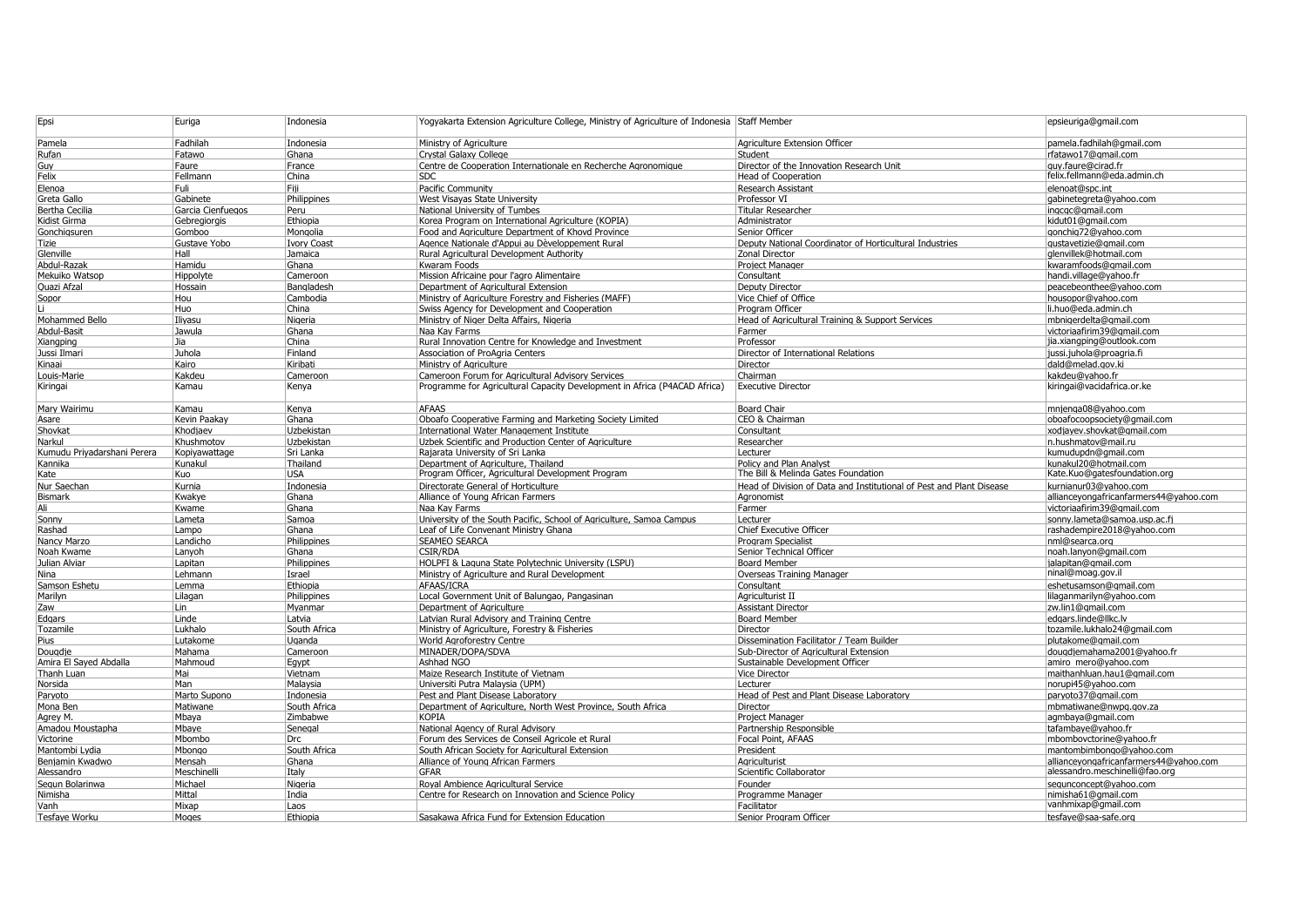| Abdul-Rahman                 | Mohammed              | Ghana                      | Obra Foundation                                                          | Researcher                                                           | obrafoundation40@yahoo.com                         |
|------------------------------|-----------------------|----------------------------|--------------------------------------------------------------------------|----------------------------------------------------------------------|----------------------------------------------------|
| Alhassan                     | Mohammed              | Ghana                      | Kwaram Foods                                                             | Farm Manager                                                         | kwaramfoods@gmail.com                              |
| <b>Faisal Sakib</b>          | Mohammed              | Ghana                      | Organic Farming Promotion and Child Care Organization                    | Agriculture Extension Officer                                        | organicfarmingpromotion@gmail.com                  |
| Muntawakilı                  | Mohammed              | Ghana                      | S.A Rouamba's Farms                                                      | <b>Extension Officer</b>                                             | srouamba30@vahoo.com                               |
| Bassem                       | Mouelhi               | Tunisia                    | Ministry of Agriculture, Water Resources and Fisheries                   | Deputy Director of Coordination, Programming and Monitoring of Field | mouelhi1979@gmail.com                              |
|                              |                       |                            |                                                                          | <b>Extension Activities</b>                                          |                                                    |
| Alice Warukira               | Murage                | Kenva                      | Kenva Agricultural and Livestock Research Organization                   | <b>Assistant Director</b>                                            | alicemurage@gmail.com                              |
| Mohammed Taufick             | Mustapha              | Ghana                      | S.A Rouamba's Farms                                                      | Farm Manager                                                         | srouamba30@yahoo.com                               |
| Chewe                        | Mutale                | Zambia                     | Ministry of Agriculture                                                  | Senior Agriculture Officer - Extension                               | chewe.mutale3@qmail.com                            |
| Mohammed                     | Mutawakilu            | Ghana                      | S.A Rouamba'S Farms                                                      | Farmer                                                               | srouamba30@yahoo.com                               |
| Ranny                        | Mutiara Chaidirsyah   | Indonesia                  | Ministry of Agriculture                                                  | <b>Tehnical Officer Coordinator</b>                                  | rchaidirsyah@yahoo.com                             |
| Kakha                        | Nadiradze             | Georgia                    | Association for Farmers Rights Defense (AFRD)                            | President                                                            | kakhanadirad@gmail.com                             |
|                              | Naeem                 | Pakistan                   | Muhammad Akram & Sons Trading & Investment                               |                                                                      | masonsti1@yahoo.com                                |
| Muhammad                     | Nahdy Silim           | <b>AFAAS</b>               | Uganda                                                                   | Managing Director                                                    |                                                    |
| Mohammed                     |                       |                            |                                                                          | <b>Executive Director</b>                                            | msnahdy@afaas-africa.org                           |
| Margaret                     | Najjingo Mangheni     | Uganda                     | Makerere University                                                      | <b>Associate Professor</b>                                           | mnmangheni@gmail.com                               |
| Souvanthono                  | Namvong               | Laos                       | Ministry of Agriculture and Forestry (MAF)                               | Deputy Head Division and National Proiect Director                   | namvongs@gmail.com                                 |
| Jane Kaddu                   | Nanfuka               | Uganda                     | Korea Program on International Agriculture (KOPIA)                       | Administrator                                                        | janekadduj@gmail.com                               |
| Tatenda                      | Ndarukwa              | Zimbabwe                   | Scientific and Industrial Research and Development Centre                | <b>Resident Agronomist</b>                                           | tatendandarukwa3@gmail.com                         |
| Nestor                       | Ngouambe              | Cameroon                   | Cameroon Youth Initiative for Rural Development (CAMYIRD)                | Founder/National Coordinator                                         | ngouambe@gmail.com                                 |
| Minh Hieu                    | Nauyen                | Vietnam                    | Sugarcane Research Institute                                             | Director                                                             | hieuk16@yahoo.com                                  |
| Hlamalani Judith             | Ngwenya               | South Africa               | University of Free State                                                 | Lecturer                                                             | hngwenya22@gmail.com                               |
| Hong                         | Nayuen                | Vietnam                    | Korea Program on International Agriculture (KOPIA)                       | <b>Administrative Staff</b>                                          | nquyenhong8181@qmail.com<br>dnielson0427@gmail.com |
| David                        | Nielson               | <b>USA</b>                 | <b>GFRAS</b>                                                             | Co-chair                                                             |                                                    |
| Win                          | Nvunt                 | Mvanmar                    | Department of Agriculture                                                | Staff Officer                                                        | winnvunt.doa@gmail.com                             |
| Annah                        | Nzoki                 | Kenya                      | Korea Program on International Agriculture (KOPIA                        | <b>Office Manager</b>                                                | annahnzoki@gmail.con                               |
| Rusagara John                | Nzungize              | Mali                       | International Crop Research Institute for Semi Arid Tropics              | Senior Scientist                                                     | j.nzungize@cgiar.org                               |
| Ingrid                       | Oliveira Silva Keller | Switzerland                | <b>GFRAS</b>                                                             | <b>Communication Officer</b>                                         | ingrid.oliveira@g-fras.org                         |
| Max                          | Olupot                | Uganda                     | <b>AFAAS</b>                                                             | Partnerships, Planning and Learning Officer                          | molupot@qmail.com                                  |
| Douglas                      | Opoku                 | Ghana                      |                                                                          | Consultant                                                           |                                                    |
|                              |                       |                            | Leaf of Life Convenant Ministry Ghana                                    |                                                                      | rashadempire2018@yahoo.com                         |
| <b>Beegreat Wilson</b>       | Orimadegun            | Nigeria                    | United Young Farmers Forum                                               | President / National Coordinator                                     | unitedyoungfarmers@gmail.com                       |
| Maria Isabel                 | Paredes               | Ecuador                    | Latin American Network for Rural Extension Services (RELASER)            | Programme Officer                                                    | mparedes@relaser.org                               |
| Angela Rossana               | Paredes de Armanda    | Paraquay                   | <b>KOPIA Paraguay</b>                                                    | Assistant                                                            | angelarossana@gmail.com                            |
| W. Lalith Hiran              | Peiris                | Sri Lanka                  | Department of Agriculture                                                | Additional Director (Farm Broadcasting Service)                      | hiranpeera@yahoo.con                               |
| John                         | Peters                | <b>USA</b>                 | United States Agency for International Development                       | Extension and Technical Services Provider                            | jopeters@usaid.gov                                 |
| Ebe                          | Placide Bernard       | Cameroon                   | <b>COOPEXP</b>                                                           | President of the Administrative Council                              | placidebe2000@yahoo.com                            |
| Jiklaem                      | Pornnipa              | Thailand                   | Department of Agricultural Extension                                     | Agricultural Extension Specialist                                    | pcherry2@hotmail.com                               |
| Sarah Grace Lapie            | Quinones              | Philippines                | <b>SEAMEO SEARCA</b>                                                     | <b>Project Associate</b>                                             | sqlq@searca.org                                    |
| MD. Hamidur                  | Rahman                | Bangladesh                 | Society for Bangladesh Agricultural Extension Network                    | President                                                            | hamidur2152@qmail.com                              |
| Saravanan                    | Rai                   | India                      | National Institute of Agricultural Extension Management (MANAGE)         | Director of Agricultural Extension                                   | saravananraj@hotmail.com                           |
| Pallemulle Sugath            | Rathnavibhushana      | Sri Lanka                  | Samurdhi Development Department                                          | Manager                                                              | srathnawibhushana@qmail.com                        |
| Ashoke Kumer                 | Roy                   | Bangladesh                 | Bangladesh e-Government ERP Project                                      | <b>Project Director</b>                                              | ashoke1970@yahoo.com                               |
| Mritvuniov                   | Rov                   | Bangladesh                 | Department of Agricultural Extension                                     | Proiect Director. Integrated Farm Management Component               | kbdmritvun@vahoo.com                               |
| Florian                      | Rudaz                 | Switzerland                | <b>GFRAS</b>                                                             | Junior Team Member                                                   | florian.rudaz@q-fras.org                           |
| <b>Bibohere Patience</b>     | Rwamigisa             | Uganda                     | Ministry of Agriculture, Animal Industry and Fisheries                   | Commissioner/Head of Department                                      | rwamigisa@gmail.com                                |
| Anna Margaretha              | Ryser                 | Switzerland                |                                                                          |                                                                      | annagreth@rysers.ch                                |
| <b>Ulrich</b>                | Ryser                 | Switzerland                | <b>AGRIDEA</b>                                                           | Director                                                             | ulrich.ryser@agridea.ch                            |
| Darlington Nii               | Sackey                | Ghana                      | <b>Crystal Galaxy College</b>                                            | Student                                                              | rufaifatawo@yahoo.com                              |
| Jamal Malik                  | Salifu                | Ghana                      | M3 COLLECTIONS                                                           | Chief Executive Officer                                              | bgiwah@yahoo.com                                   |
| Mohammed Awal                | Salifu                | Ghana                      | Naa Kay Farms                                                            | Farm Manager                                                         | victoriaafirim39@gmail.com                         |
| Norma Ramona                 | Samuel                | <b>USA</b>                 | Caribbean Agricultural Extension Providers' Network                      | Chair                                                                | nrsamuel1@gmail.com                                |
|                              |                       |                            |                                                                          |                                                                      | silversan94sragri@gmail.com                        |
| Nqwe                         | San                   | Myanmar                    | Department of Agriculture                                                | <b>Assistant Director</b>                                            |                                                    |
| Isiaku Khalic                | Sani                  | Nigeria                    | Ahmadu Bello University Zaria                                            | Senior Extension Specialist                                          | saniisiaku2004@yahoo.con                           |
| <b>Tattawin</b>              | Saruno                | Thailand                   | Department of Agriculture                                                | Agricultural Researcher                                              | samrancom@yahoo.com                                |
| Tahmina                      | Sayfulloeva           | Tajikistan                 | Cooperative Sarob                                                        | Deputy Director                                                      | tsayfulloeva@sarob.net                             |
| Mohale Peter                 | Sebopetsa             | South Africa               | Western Cape Department of Agriculture                                   | Chief Director                                                       | mogales@elsenburg.com                              |
| Sumaila Sugure               | Seidu                 | Ghana                      | Obra Foundation                                                          | Pest Control Officer                                                 | obrafoundation40@yahoo.com                         |
| Alpha Alington               | Sennon                | <b>Trinidad And Tobago</b> | Whyfarm                                                                  | Founder and Executive Director                                       | alphasennon1@gmail.com                             |
| Maria Beatriz                | Servian de Luna       | Paraquay                   | <b>KOPIA Paraguay</b>                                                    | <b>Technical Assistant</b>                                           | betty ser@hotmail.com                              |
| Kwabena Ankomah              | Shaul                 | Ghana                      | Organic Farming Promotion and Child Care Organization                    | <b>Capacity Development Officer</b>                                  | organicfarmingpromotion@gmail.com                  |
| Dheeraj                      | Singh                 | India                      | Krashi Vigyan Kendra                                                     | Head                                                                 | dheerajthakurala@yahoo.com                         |
| Josephus Johannes Petronella | Slaats                | Switzerland                | <b>GFRAS</b>                                                             | <b>Executive Secretary</b>                                           | joep.slaats@agridea.ch                             |
| Yongsup                      | Song                  | Republic Of Korea          | Agricultural Research and Extension Services Center in North Chungcheong | Director General                                                     | yssong@korea.kr                                    |
|                              |                       |                            | Province                                                                 |                                                                      |                                                    |
| Nandintsetseg                | Sookhuu               | Mongolia                   | <b>NAEC &amp; MOFALI</b>                                                 | <b>Head of Department</b>                                            | nandintsetseg sookhuu@yahoo.com                    |
| Gibson                       | Susumu                | Fiii                       | The Pacific Community (SPC) & PIRAS Secretariat                          | Participatory Extension Specialist and Acting Team Leader            | gibsons@spc.int                                    |
| Brian Mana Ariki             | Tairea                | Cook Islands               | Ministry of Agriculture                                                  | Senior Extension Officer                                             | brian.tairea@agriculture.gov.ck                    |
|                              |                       |                            |                                                                          |                                                                      |                                                    |